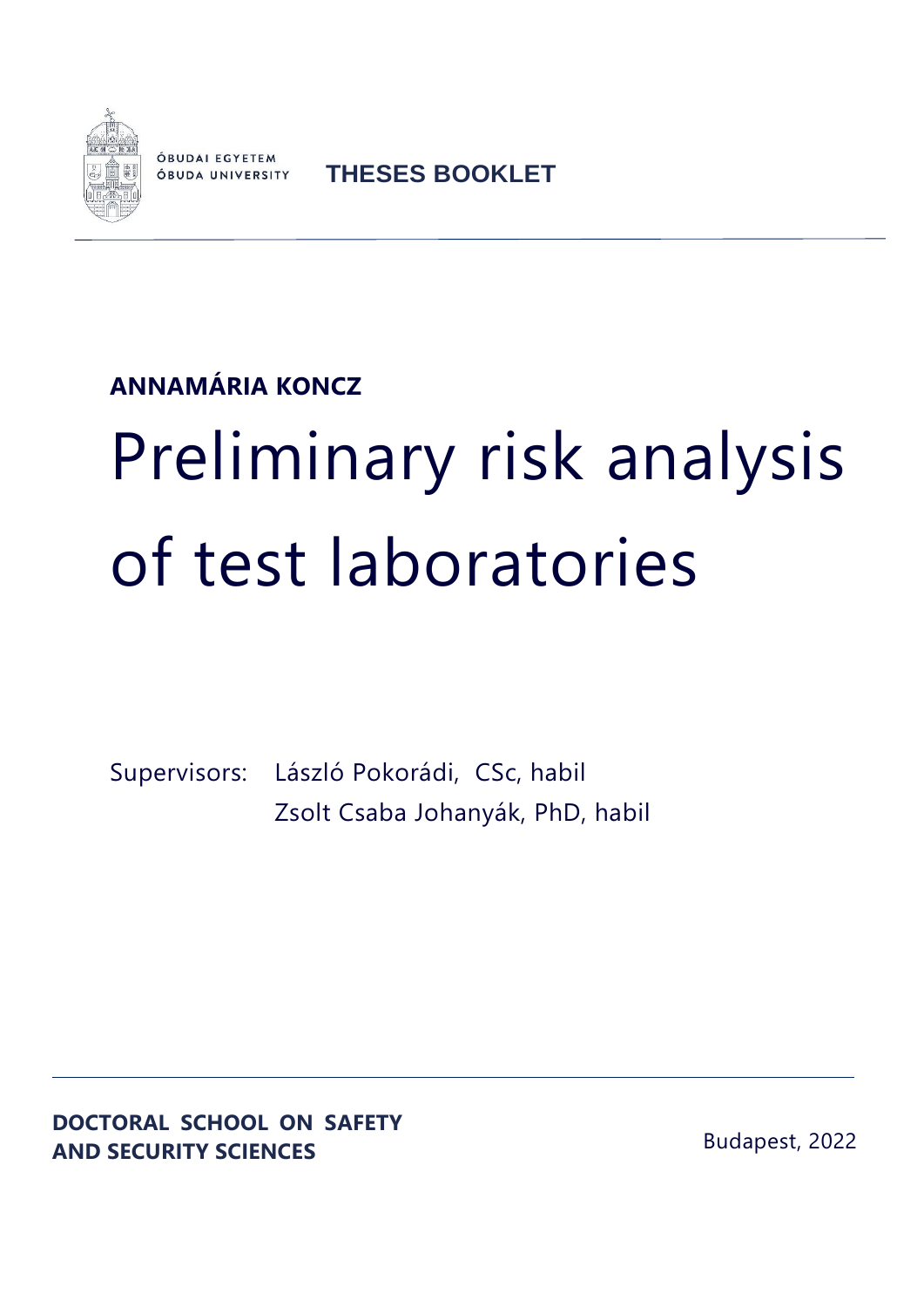### **Table of Contents**

| 1               |  |  |
|-----------------|--|--|
| 2               |  |  |
| 3 <sup>7</sup>  |  |  |
| $\overline{4}$  |  |  |
|                 |  |  |
|                 |  |  |
| $7\overline{ }$ |  |  |
| 8               |  |  |
|                 |  |  |
|                 |  |  |
|                 |  |  |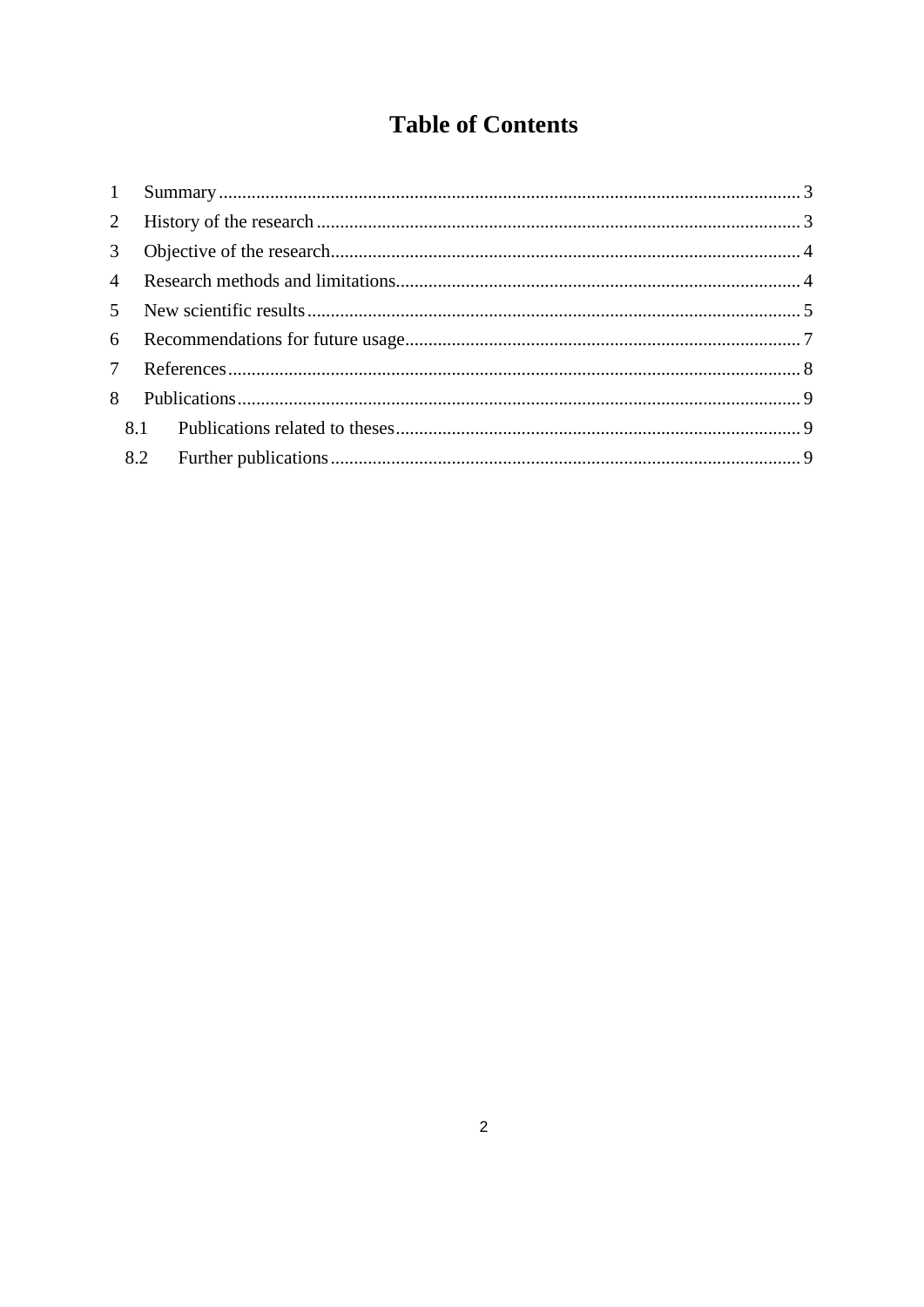#### <span id="page-2-0"></span>**1 Summary**

*During my professional career, I have recognized the importance of risk analysis in the industry and in the service sector as well. FMEA, despite its shortcomings is an applicable method for risk assessment, but I have noted that with the development of traditional risk analysis methods new flexible ways of risk assessment can be created. I find this idea significantly important, because the current technological developments demand flexible and adaptable solutions. For the operation of lithium-ion testing facilities mandatory fire and explosion safety analysis are needed, but these does not cover the complexity of operational safety. Traditional FMEA uses only three factors (Severity, Occurrence, and Detection) which do not cover the influencing conditions. In other aspects, the specialty of this field is derived from the fact that a Process-FMEA itself is not enough to cover the risks, as the examined processes are abuse tests. There is high impact of uncertainty in accordance with Design FMEAs, as they are often missing from the manufacturer side. (Because in case of nonautomotive batteries FMEA is not mandatory.)* 

*During the establishment of test facilities, the highest level of safety is a preliminary condition, but there are circumstances (lack of time or expertise) in which fast decisions are needed. The aim of my work is to establish a new method, which fits the purposes of practical work. With the usage of fuzzy logic, I have created a preliminary risk analysis approach that solves the aforementioned barriers of risk analysis methods.*

#### <span id="page-2-1"></span>**2 History of the research**

Since the 1980s the development of lithium-ion batteries is ongoing, with the improvements of researchers like Stanley Whittingham, John Goodenough and Josino Akira, who were awarded with the Nobel Prize in Chemistry in 2019 [1]. Their inventions revolutionized the market of portable energy source devices. Nowadays, lithium-ion batteries are inevitable parts of our lives: laptops, handheld tools, electrical devices, and even e-mobility devices: like e-bikes, e-scooters, hybrid and electric cars are equipped with them. The number of applied cells can be at least one in case of handheld tools, and it can reach even thousands in case of electric cars. Besides the excessive number of cells used for e-mobility purposes, the weight of the applications is significant as well.

The demand for lithium-ion batteries is high as their application is widespread in the manufacturing sector. During the COVID 19 pandemic, the need for lithium-ion batteries increased as the shift to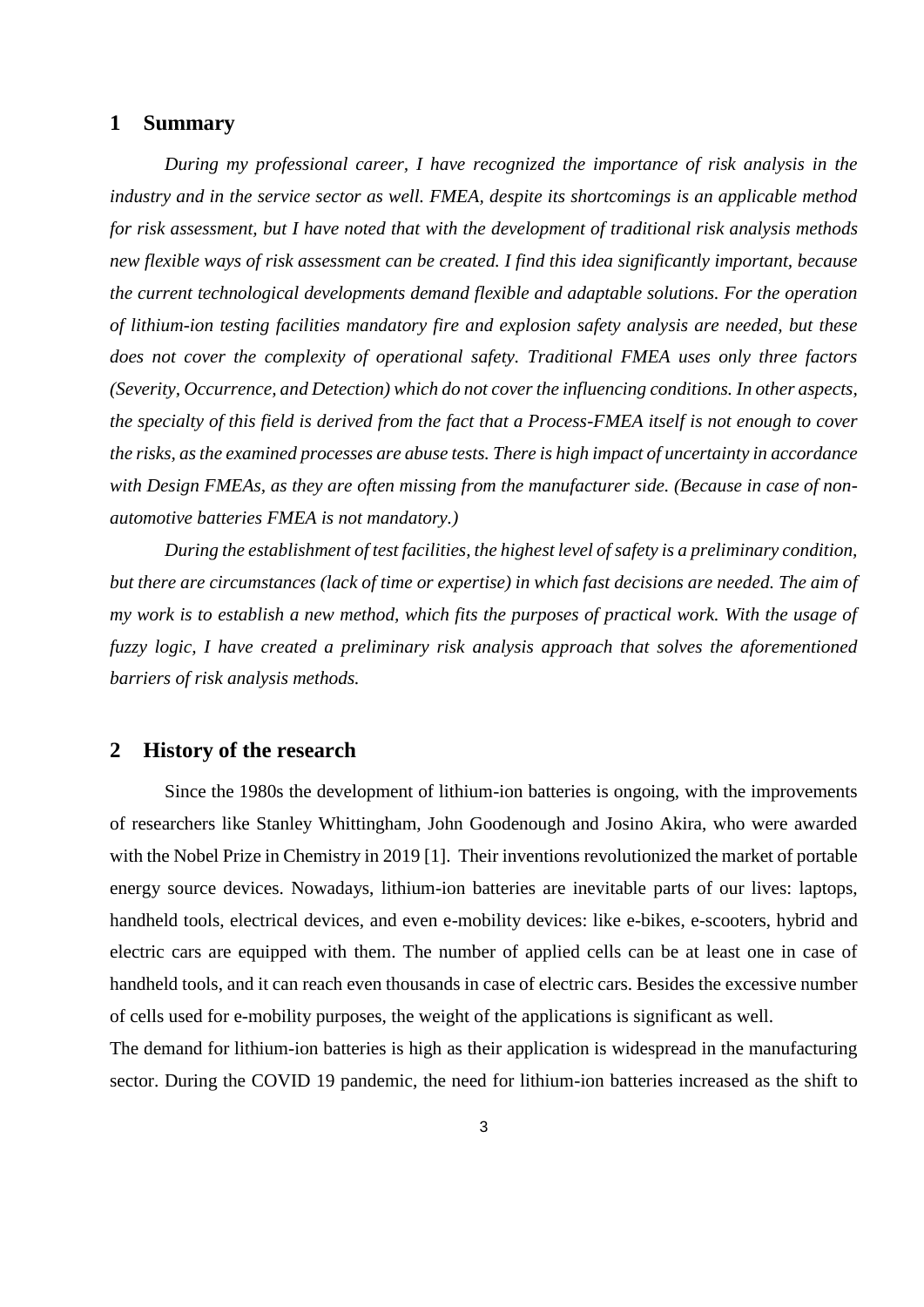home office triggered household handicraft works, and the demand for portable electric devices, such as laptops, etc. In the following years, a shortage of lithium-ion battery supply is forecasted, due to material shortage (due to the excessive time of mining, and exploitation) [2].

The aforementioned technological and market aspects have a significant impact on battery testing facilities, as the demand for their services is not balanced; there are expansive peaks in workload. This accelerates the battery testing projects that leads to the decrease of preparation times. This way, the test intervals are approaching the technological time needs. Under these given circumstances, testing safety gains more and more importance, as lithium-ion battery tests are potentially hazardous and safety critical.

#### <span id="page-3-0"></span>**3 Objective of the research**

During my research my aim was to create a new model for the preliminary risk analysis of Liion battery test laboratories, which eases the work and project preparation of test engineers. Whilst carrying out my research the goals were the following:

- Definition of input factors,
- Definition of rating catalogues,
- Definition of fuzzy systems/subsystems,
- Definition of system output,
- <span id="page-3-1"></span>• Validation of results.

#### **4 Research methods and limitations**

During the preparation of my thesis, I have divided my research in three parts. In the first part, I have presented the basic structures and features of lithium-on batteries, the possible risks of lithiumion batteries and the standardized lithium-ion battery tests. In the second part, I have examined specialized literature in terms of risk analysis methods, conventional FMEA and non-conventional FMEA methods. In the third part, I present the Hierarchical Overall Risk Analysis (HORA) method, which I have developed. The complex fuzzy logic based method was modelled with Matlab, and Taguchi's  $L_{75}$  5<sup>8</sup> 15<sup>1</sup> experimental design was used for the design of validation experiments.

In my thesis, I have taken into consideration the UN 38.3 [3] transport safety tests as a basis (on battery level). In my work, I did not analyze cell level tests and other standardized or customized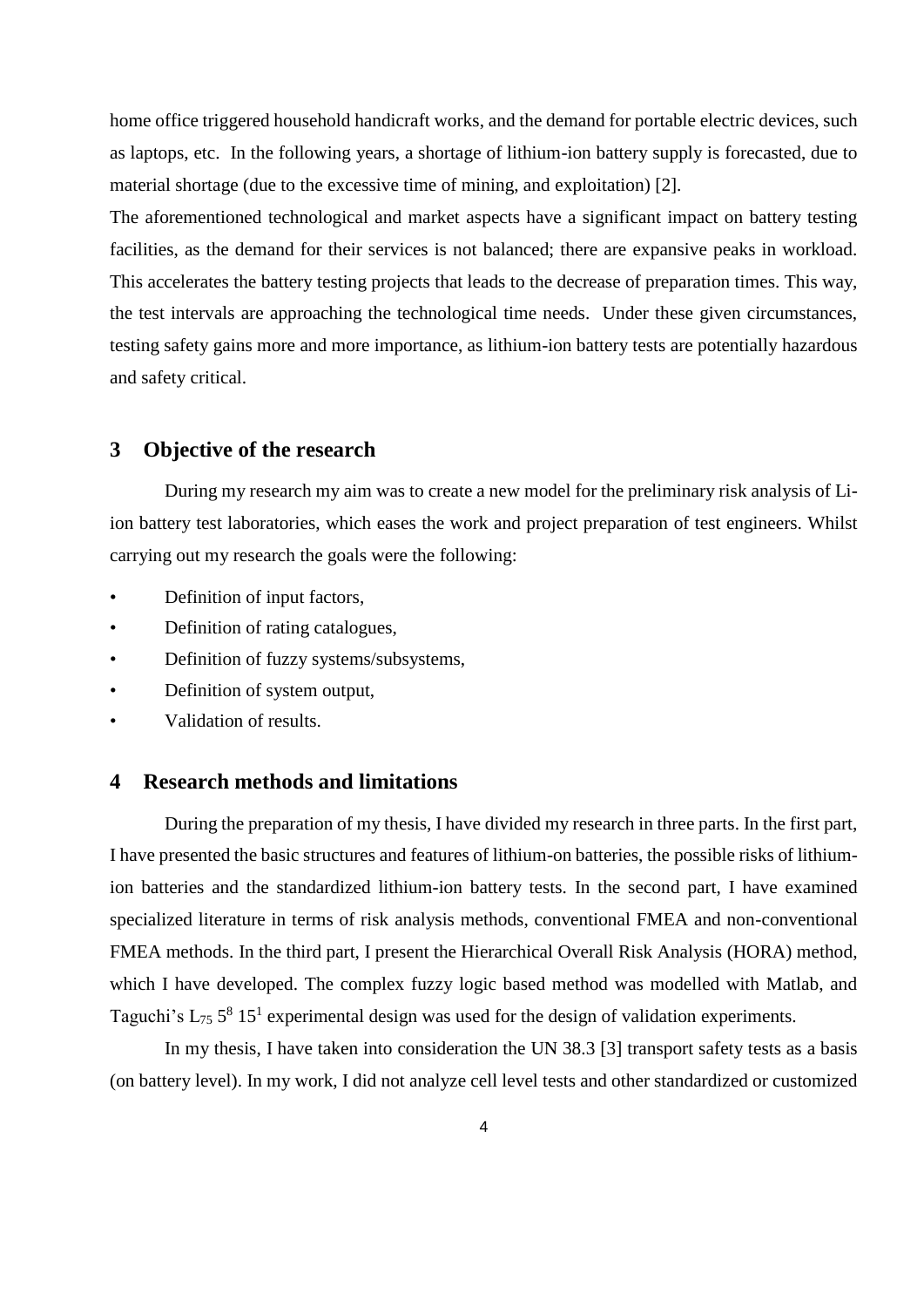tests. In the thesis I did not analyze the electrochemical risks, I have only represented a generalized level of risks. My thesis does not cover the aspects of automotive battery risk analysis. The suggested model is not for system optimization, but for preliminary risk analysis.

#### <span id="page-4-0"></span>**5 New scientific results**

 **Thesis (T1)**: *I have verified that a preliminary risk assessment is required for standardized laboratory testing of lithium-ion batteries.*

Based on my practical experience, during my research I have analyzed my hypothesis 1 (H1). By summarizing the variety of Li-ion batteries and the wide range of test processes in Chapter 1, I have demonstrated the necessity of a preliminary risk analysis method, which is a practical tool to predetermine system related effects. The foreseeable test-related effects help test engineers to prioritize their test projects. Therefore, my **T1** thesis is proved by my results of my scientific research process that is supported by my publications **[KA1]**, **[KA2]** and **[KA3]**.

 **Thesis 2 (T2)**: *I have proven that conventional FMEA-based analyses are not sufficient for a preliminary risk assessment of a lithium-ion battery-testing laboratory.*

Based on my professional experience, and the findings stated in specialized literature, I have evaluated my hypothesis 2 (H2), and published my results. During the literature review investigation, I have found proof about the shortages of the traditional Failure Mode and effect Analysis, according to Spreafico et al. [4], presented in Chapter 2. I have aligned the results of Spreafico et al. with the findings of Fantham and Gladwin [5]. With the comparison and review of a specialized Li-ion battery test process FMEA [6], I have identified gaps in the usage of the traditional FMEA method.

Therefore, my **T2** thesis is proved by my results of my scientific research process that is supported by my publications **[KA1]**, **[KA2]** and **[KA3]**.

 **Thesis (T3)**: *I have developed a new preliminary risk assessment method called Hierarchical Overall Risk Analysis (HORA).* 

During the literature review process, I have identified those existing approaches (Chapter 2), that can be successfully merged to create a new method, with surplus considerations. In Chapter 2, I have detailed the similarities and differences of the existing methods and the suggested model, HORA.

Based on my research, and the outlined shortages of current preliminary risk analysis methods, and the basis of them, I have constructed a new preliminary risk analysis method (Chapter 3) according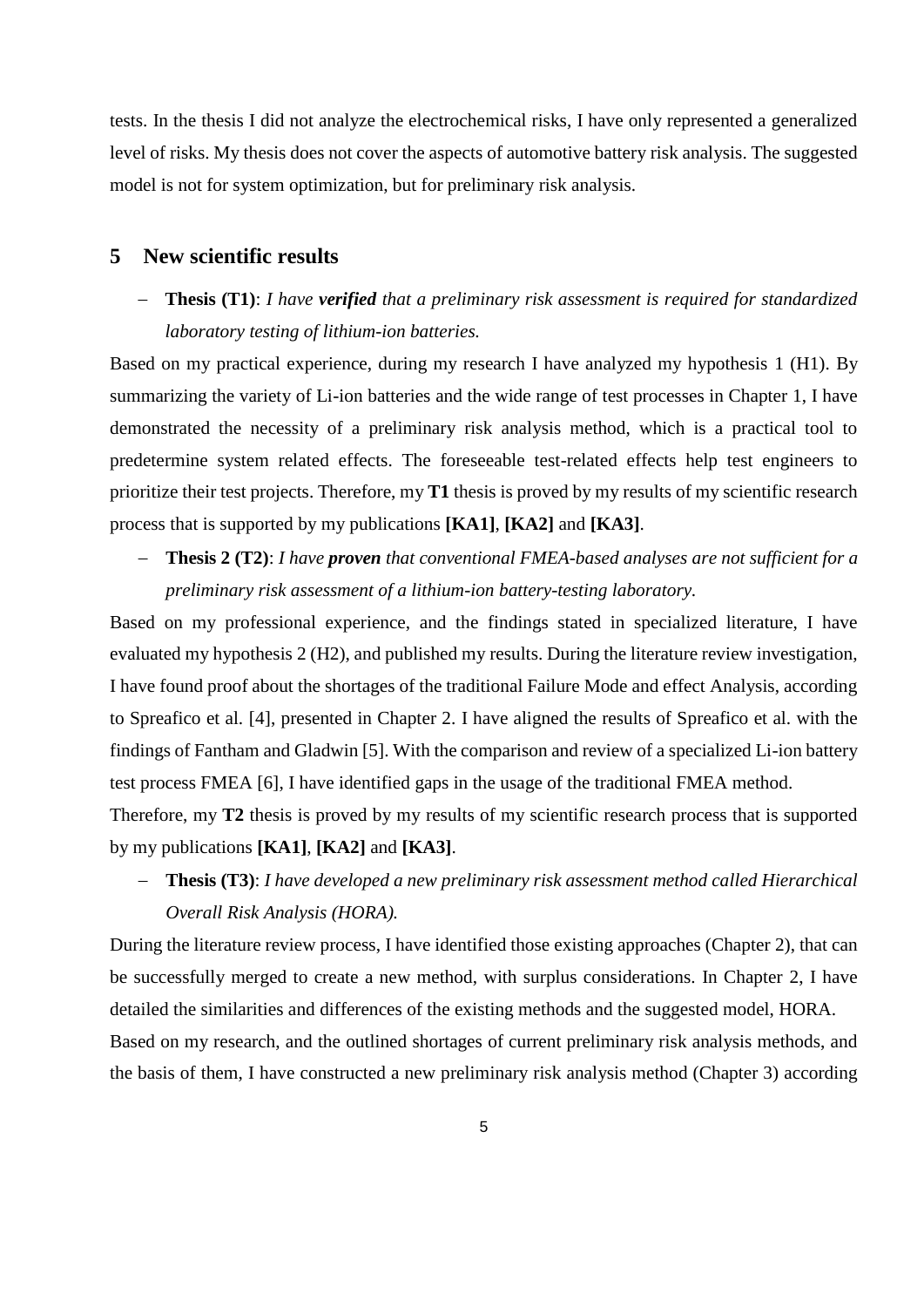to my hypothesis 3 (H3), which considers the test processes and product features to be a whole system. As it is a fuzzy logic-based approach, it eases usage, and covers the shortages of information at product side. Therefore, I have proven my **T3** thesis by my results of the new established model, and I have supported by my publication [**KA3**].

 **Thesis (T3a)**: *I have proven the accurate operation of the system by involving experts (test engineers).*

For the validation process, I have used DoE considerations (according to Taguchi) [6], [7]. (The orthogonal array  $L_{75}$  5<sup>8</sup> 15<sup>1</sup> was the most fitting design [7].) The validation process was done with the help of experienced lithium-ion battery test engineers. According to their feedback, the model provides valid predictions. Therefore, I have proven my T3a thesis by my results of the new established model, and I have supported by my publication [**KA3**].

 **Thesis 3b (T3b)**: *I have determined the factors required for the preliminary risk analysis.* Whilst developing the HORA model, I have introduced the factors *Occurrence, Controllability, Protection, Effectiveness,* and *Severity* /*Cost*. These factors are interpreted at different levels of the model. *Occurrence* and *Controllability* belong to Fuzzy subsystem<sub>1</sub> (*Risk<sub>product</sub>*), *Protection* and *Effectiveness belong to Fuzzy subsystem<sub>2</sub> (Risk<sub>process</sub>), and <i>Severity/Cost belongs to Fuzzy subsystem3* (*Risksystem*).

Therefore, I have proven my **T3b** thesis by my results of the new established model, and I have supported by my publication **[KA3]**.

 **Thesis 3c (T3c)**: *I have introduced a combined Severity / Cost factor that can be used for the complex evaluation of technological events.*

Besides the technically related factors, factor *Severity*/*Cost* combines the battery test related effects from both the technical and economical side. During practical projects, the cost related considerations influence project priority as well.

Therefore, I have proven my **T3c** thesis by my results of the new established model, and I have supported by my publication **[KA3]**.

 **Thesis 4 (T4)**: *I have created customized rating catalogues to evaluate each factor (Occurrence, Controllability, Protection, Effectiveness, Severity / Cost) ensuring further adaptiveness of the proposed method.*

For the proper identification of each factor level, I have implemented rating catalogues (Chapter 3). With the help of the rating catalogues, the experts can determine the input factors with ease. Besides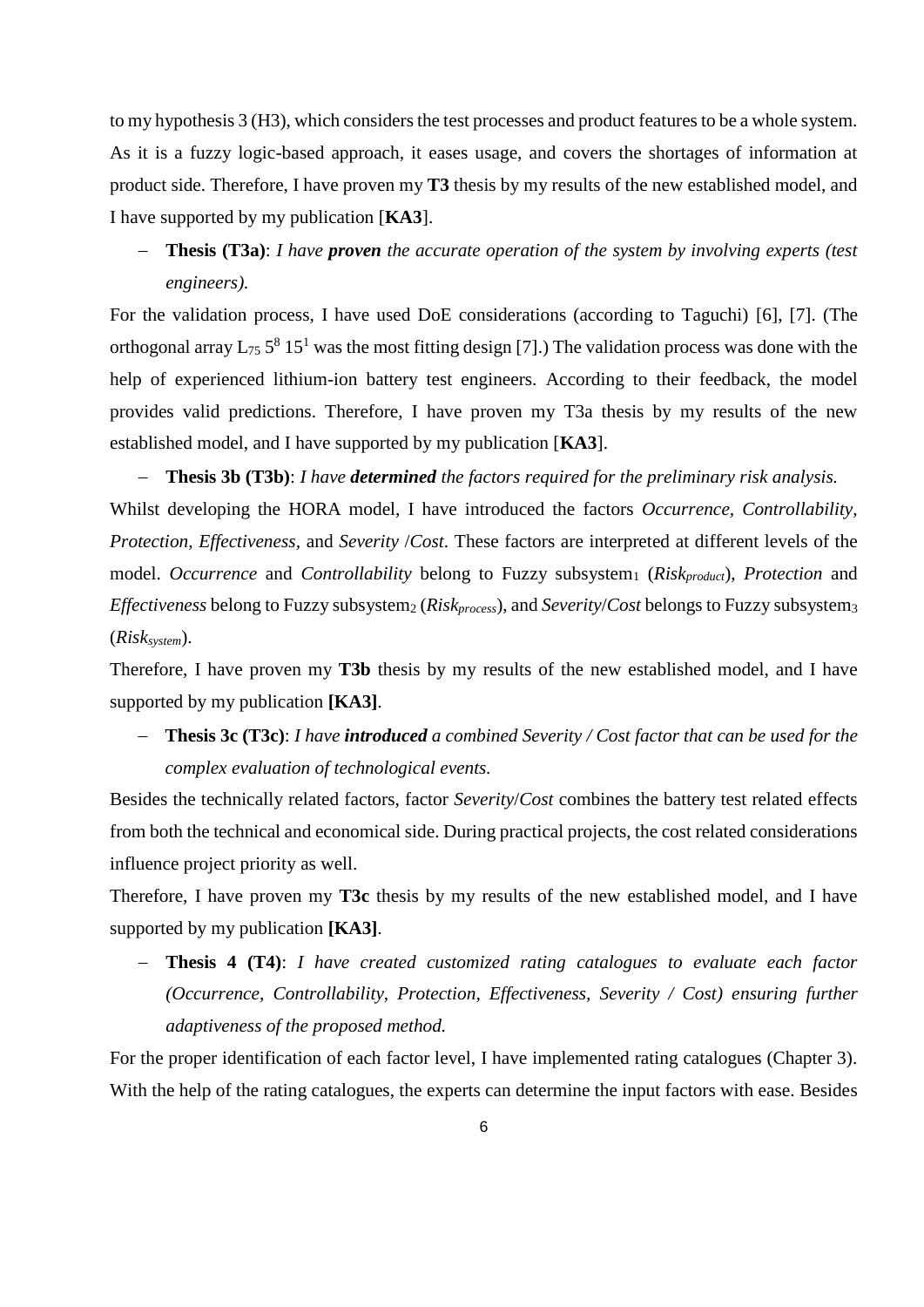using linguistic variables, crisp values are represented in the rating catalogues as well as its comparison with the traditional Failure Mode and Effect Analysis method.

Therefore, I have proven my **T4** thesis by my results of the new established model, and I have supported by my publication **[KA3]**.

#### <span id="page-6-0"></span>**6 Recommendations for future usage**

Further research will consider the applicability fuzzy signatures [8], solutions inspired by fuzzy control theory [9], cognitive maps [10], and rule base simplification techniques [11]. One possible future step is to create a decision-making (DM) application [12] in which the HORA model is expanded on. The aim of this future approach is to provide a highly efficient DM application with flexible thresholds. With the usage of a customized DM approach the preliminary analysis can be combined with a system-built decision-making tool that decreases time spent on project preparation tasks.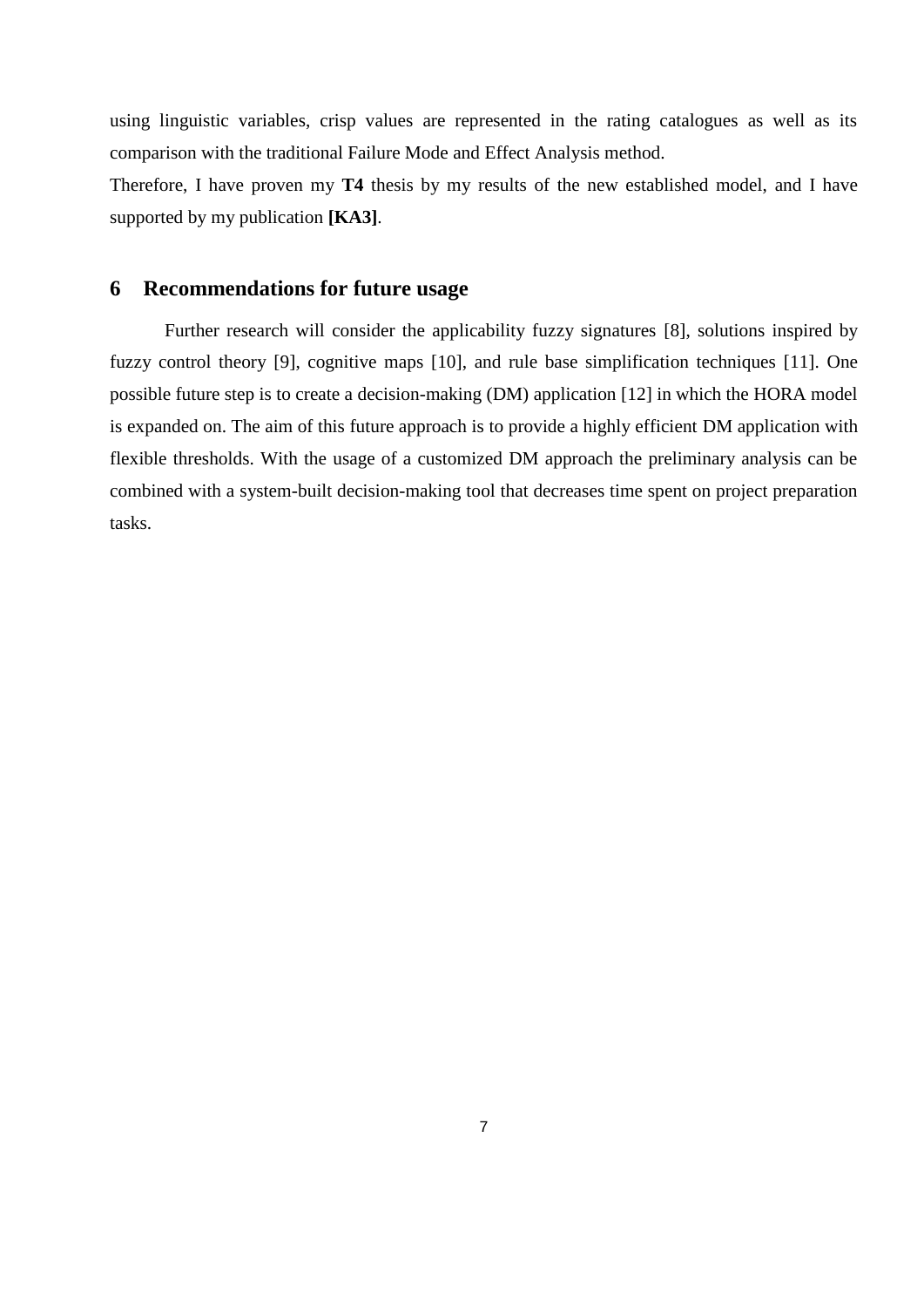#### <span id="page-7-0"></span>**7 References**

- [1] "The Nobel Prize in Chemistry 2019," [Online]. Available: https://www.nobelprize.org/prizes/chemistry/2019/summary/. [Accessed 19 10 2021].
- [2] A. Lee, "After Chip Crisis, Is Battery Shortage Next?," [Online]. Available: https://www.ttnews.com/articles/after-chip-crisis-battery-shortage-next. [Accessed 19 10 2021].
- [3] "UN Manual of Tests and Criteria Rev.7 and Amend.1," United Nations, 2021.
- [4] Spreafico,C., Russo, D. and Rizzi, C., "A state-of-the-art review of FMEA/FMECA including patents," Computer Science Review, no. 25, pp. 19-28, 2017.
- [5] T. Fantham and D. Gladwin, " An overview of safety for laboratory testing of lithium-ion batteries," in Eenrgy Reports, 2021.
- [6] Jankovic, A., Chaudhary, G. and Goia, F., "Designing the design of experiments (DOE) An investigation on the influence of different factorial designs on the characterization of complex systems," Energy & Buildings, vol. 250, 2021.
- [7] Soares, F. J., Carvalho, L., Costa, I. C., Iria, J. P., Bodet, J. M., Jacinto, G., Lecocq, A., Roessner, J., Caillard, B. and Salvi, O., "The STABALID project: Risk analysis of stationary Li-ion batteries for power, system applications," Reliablity Engineering and System Safety, no. 140, pp. 142-175, 2015.
- [8] R. Precup and S. Preitl, "Development of fuzzy controllers with non-homogeneous dynamics for integral-type plants," Electrical Engineering, vol. 85, no. 3, pp. 155-168, 2003.
- [9] S. Blažič, I. Škrjanc and D. Matko, "A robust fuzzy adaptive law for evolving control systems," Evolving Systems, vol. 5, pp. 3-10, 2014.
- [10] K. C. R. V. J. a. P. M. Mls, "Interactive evolutionary optimization of fuzzy cognitive maps," Neurocomputing, no. vol. 232, pp. 55-68, 2017.
- [11] D. Vincze and S. Kovács, "Rule-base reduction in Fuzzy Rule Interpolation-based O-learning," Recent Innovations in Mechatronics, vol. vol. 2, 2015.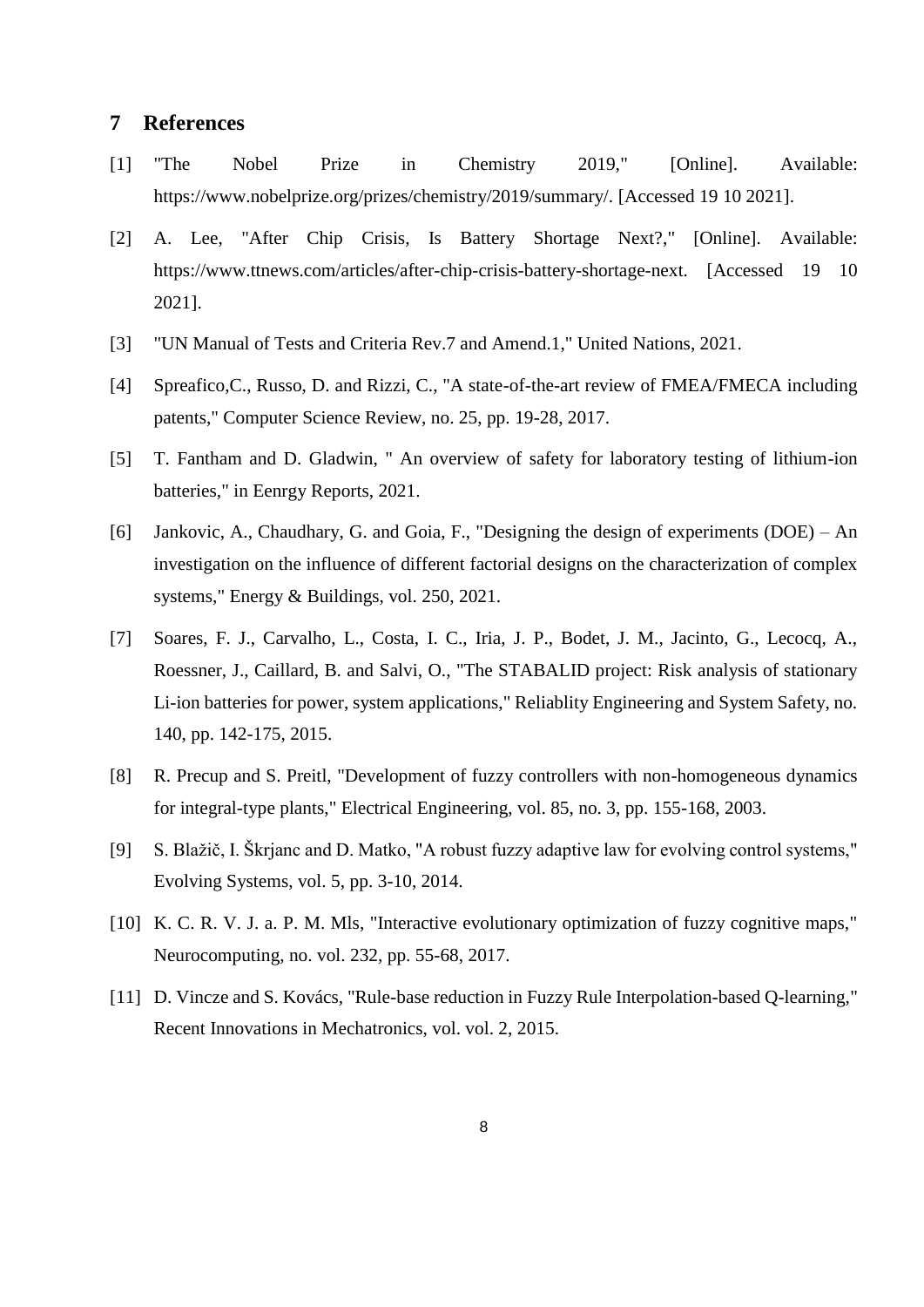[12] M. Deveci, V. Simic and A. Torkayesh, "Remanufacturing facility location for automotive Lithium-ion batteries: An integrated neutrosophic decision-making model," Journal of Cleaner Production , 2021.

#### <span id="page-8-0"></span>**8 Publications**

#### <span id="page-8-1"></span>**8.1 Publications related to theses**

- [KA1] A. Koncz, L. Pokorádi, Zs. Cs. Johanyák: Compared risk analysis of automated and manual safety solutions for transport safety testing of Li-ion batteries, 20th IEEE International Symposium on Computational Intelligence and Informatics (CINTI) Proceedings (2020)
- [KA2] A. Koncz: Transport safety testing of lithium-ion batteries and their risk concerning laboratory environment during tests, Proceedings of the 16th MINI Conference on Vehicle System Dynamics, Identification and Anomalies, Budapest, Hungary, Budapest University of Technology and Economics, manuscript accepted (2020)
- [KA3] A. Koncz, Zs. Cs. Johanyák, L. Pokorádi: Hierarchical Overall Risk Analysis (HORA) Model for the Preliminary Risk Analysis of Lithium-Ion Battery Testing Laboratories, PROCEEDINGS OF THE ROMANIAN ACADEMY – SERIES A: Mathematics, Physics, Technical Sciences, Information Science (ISSN: 1454-9069), journal published by Editura Academiei Romane (Romanian Academy Publishing House), Calea 13 Septembrie, no. 13, S5, 050711, Bucharest, Romania, pp. 89-97

#### <span id="page-8-2"></span>**8.2 Further publications**

- [KA4] A. Koncz: A Hibamód- és Hatáselemzés alkalmazása napjaink autóiparában, Bánki Report, I. : 3. pp. 15-20. , 5 p. (2018)
- [KA5] A. Koncz, L. Pokorádi, Gy. Szabó: Failure Mode and Effect Analysis and its extension possibilities, Repüléstudományi Közlemények (1997-TŐL) 1: XXX pp. 247-
- [KA6] A. Koncz, L. Pokorádi, Zs. Cs. Johanyák: Fuzzy logic in automotive engineering, Gradus, 5 : 2 pp. 194-200. , 7 p. (2018)
- [KA7] A. Koncz, L. Pokorádi: 8D usage in the automotive industry, 18th IEEE International Symposium on Computational Intelligence and Informatics (CINTI) Proceedings (2018)